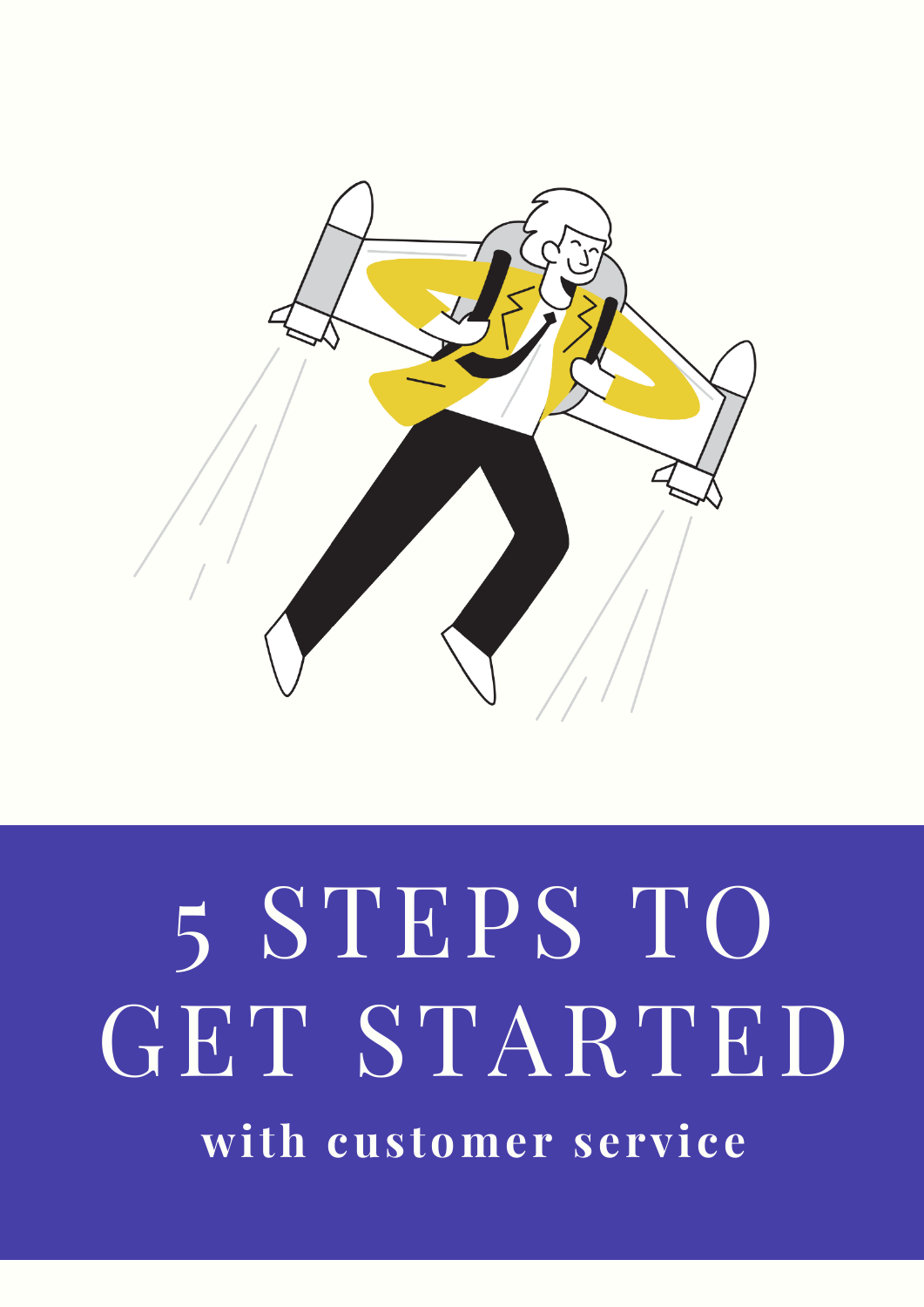## INTRODUCTION

### Welcome

to the "5 Steps to get started with Customer Support" guide. I am excited that you are here! It means that you are keen to either reset your existing customer support operations or to know how to get started.

Customer service for SaaS products today is more important than ever as it is so easy for the customers to switch a Service Provider with just one click. Customer support plays a critical role in shaping the overall customer experience – and keeping customers. I encourage businesses to establish their customer support function as early as possible to ensure customers are receiving the very best client service from the very first encounter with your business and brand.

Here in this guide, we will cover 5 steps on how to get started with setting up your support operations. By having clear steps to get from zero to fully functioning support helps you to understand what is important and to avoid common mistakes.

I hope this guide kick starts you into wanting to roll up your sleeves and getting started. I hope you feel inspired, motivated, and ready to start working on customer support function!

Jonna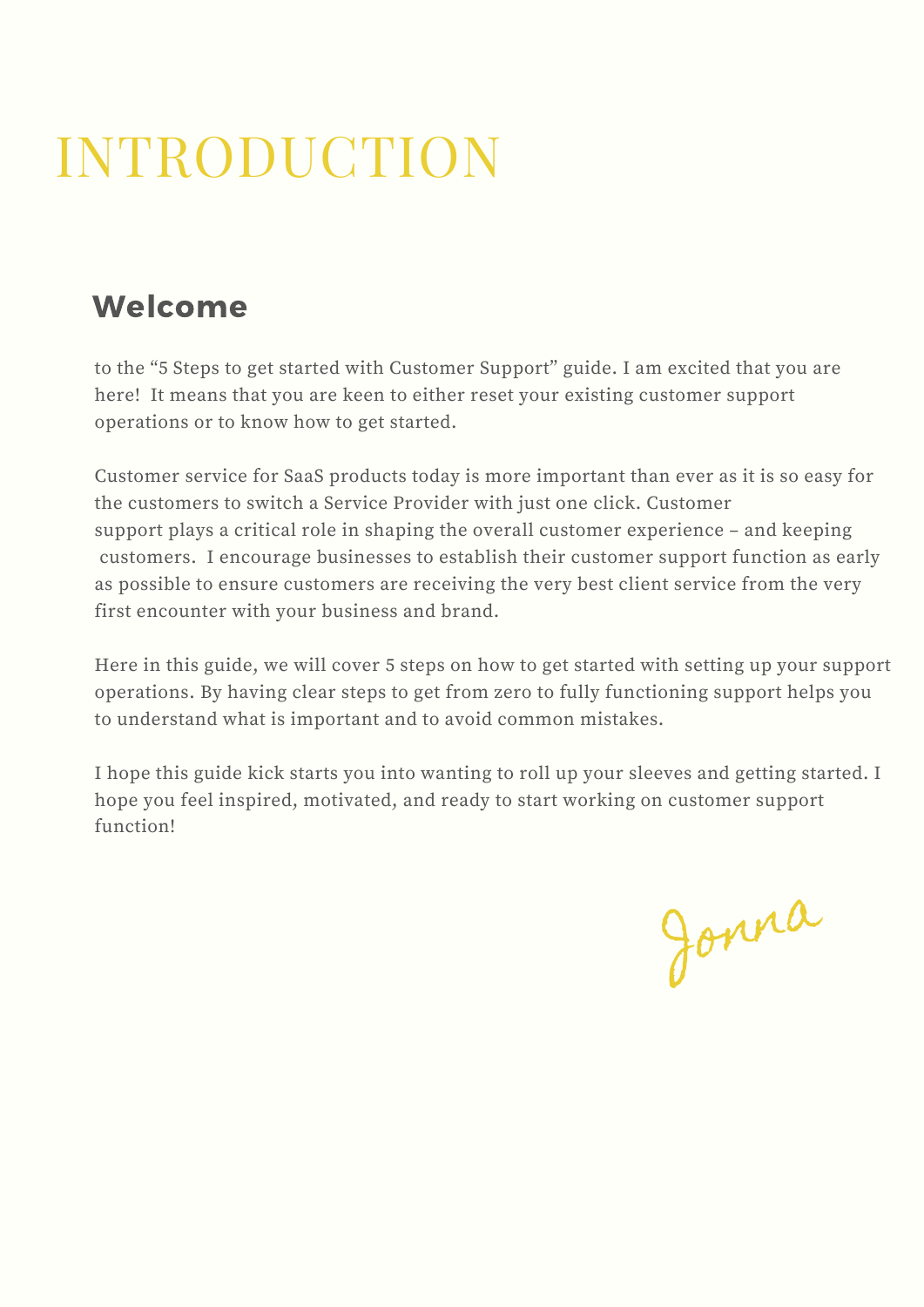## STEP 1- HAVE A PLAN!

### **Planning is the first important step**

towards creating a strong support function for your SaaS business. Before getting your hands dirty and really starting to set up your support department, you need to have an understanding of the support you want to provide, boundaries and ticket flow.

I recommend to start by developing an understanding of the desired outcome in order to build the support for the client's needs and resources. Think about what kind of support you want to provide and where your clients are based.

#### **Support description / offering**

- What kind of questions will you most likely receive: product related how-to questions or complex technical questions, or both?
- Should support also take care of contract, ordering and invoicing questions?
- In case of very technical support, are there any boundaries for how far possible issues are troubleshooted?
- Do you have any estimation of amount of contacts?
- Do you need to offer multi-language support?
- Do you need to provide support in different time zones?
- Do you need to provide 24/7 support?
- Will you have a dedicated person(s) to do customer support, or will it be a communal effort?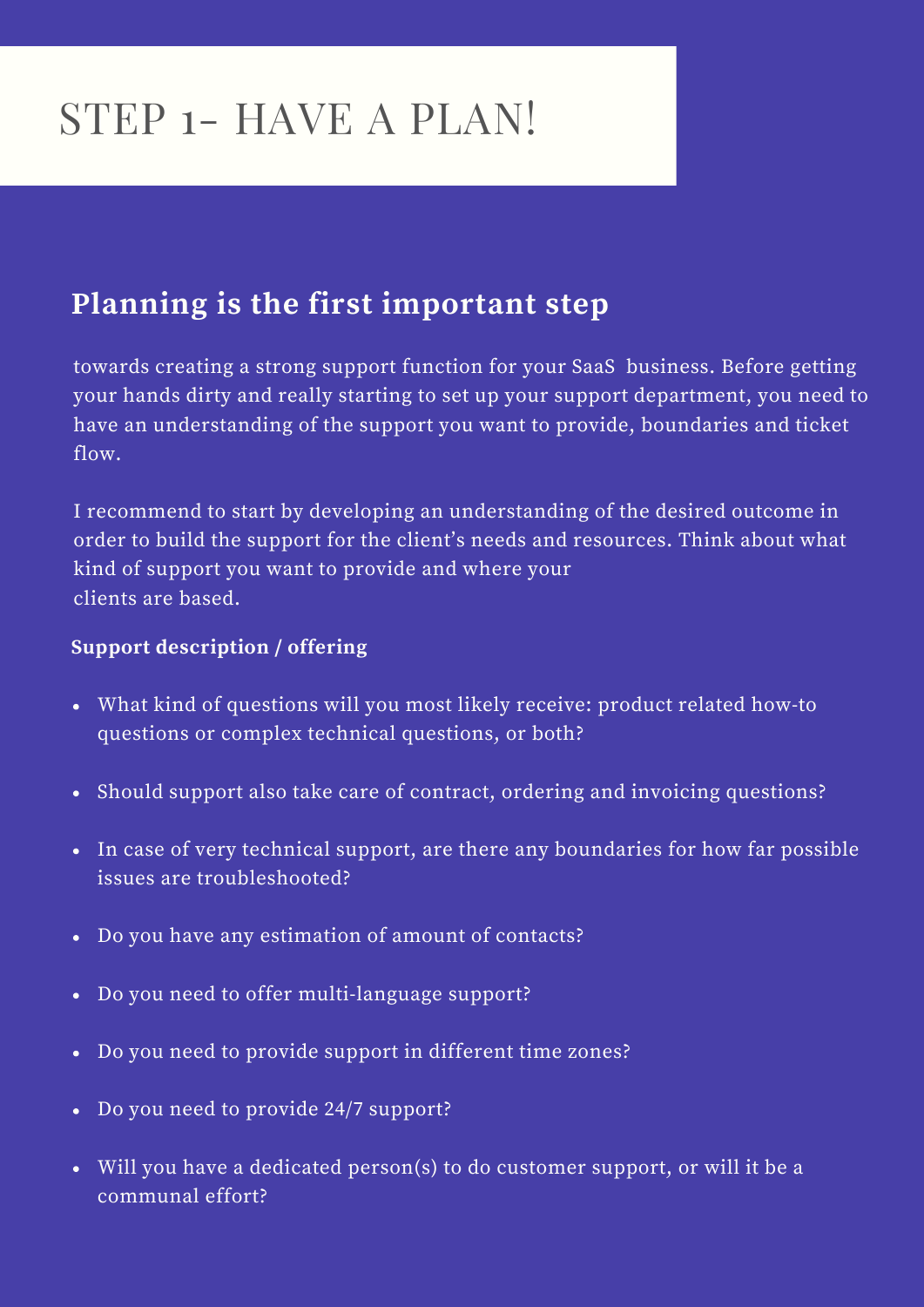#### **The questions above affect the choice of ticketing**

system and how to configure it. In order to set up your selected ticketing platform, you need to know which departments are involved with solving the support tickets, how tickets will be escalated/transferred to them, and who will communicate with the client. This will determine which fields to use or create and which integrations to other systems should be established

#### **Ticket flow—Transferring tickets to other teams:**

·

- How to transfer a sales related question from support to sales?
- How to transfer customer success questions from support to success?
- If a sales person receives a question from the client that they can't answer, how is that passed to support in the most efficient and customer friendly way?
- Do you need to escalate tickets to 3rd parties (e.g. a supplier or a service provider) and how that is done?
- How to transfer tickets to other internal technical teams?
- Who should own the communication with clients (e.g. should developers talk directly with the client?)
- Will they be using a ticketing system as well?
- Will they only be notified in Slack or in other group chats?
- How do other teams follow up on those requests?
- How does the support person see the answer and get notified about it?
- Should there be an integration with other tools (like JIRA if developers are using it) to share escalated tickets?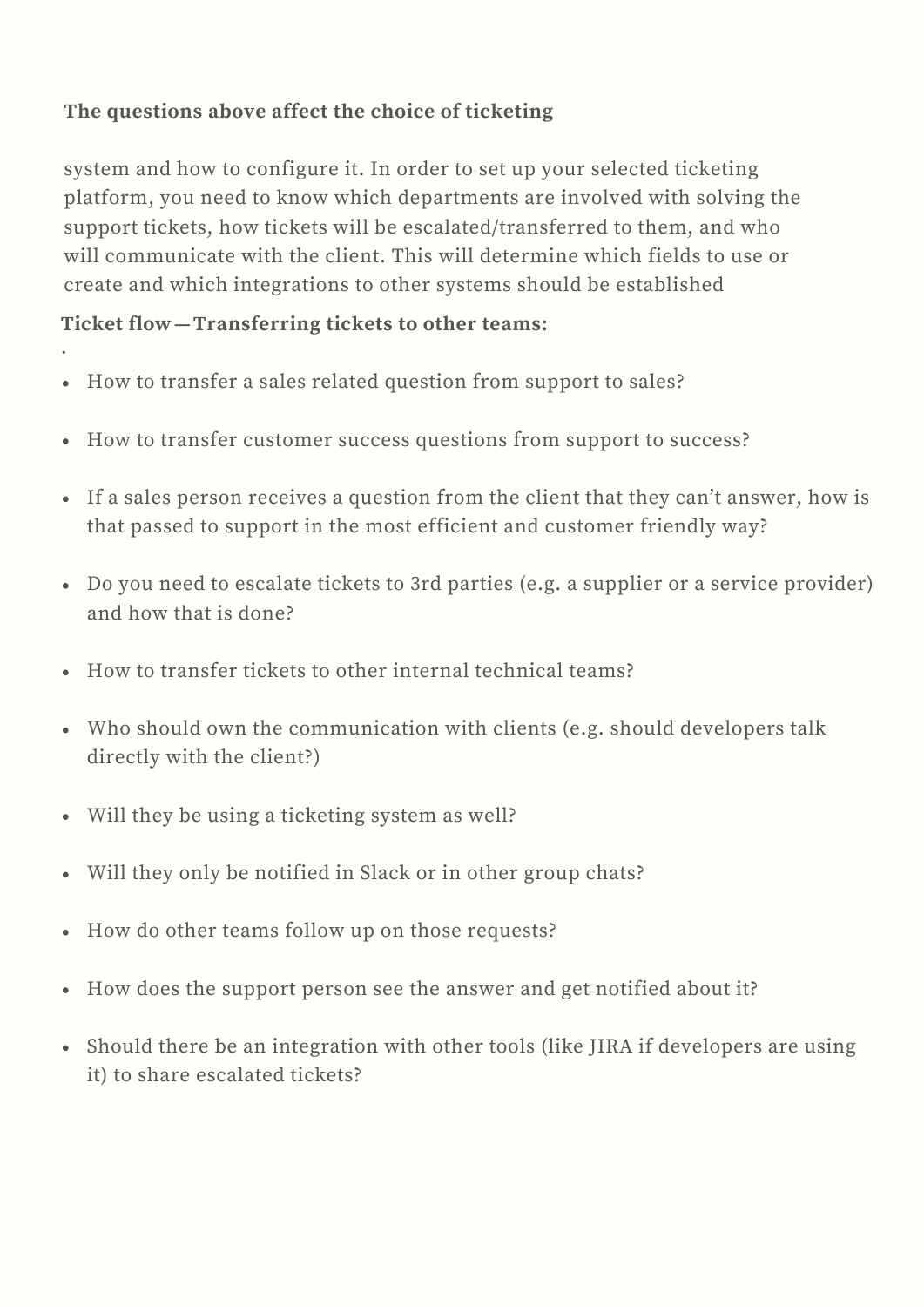If your service is fully in-house, and you do not need any 3rd parties to offer you a platform or service, and support is provided only with 1 language, that is great! That makes your support much easier to build. All you have to decide is how to handle tickets when other internal teams are needed.

Sometimes the support setup requires more planning, especially when 3rd parties are involved. Or when providing multi-language support and the client needs to receive support in their own language through the ticket handling process. For example, this setup might require that the ticket ownership remains in support where all the different languages are spoken, while the other tiers can have all English speaking agents.

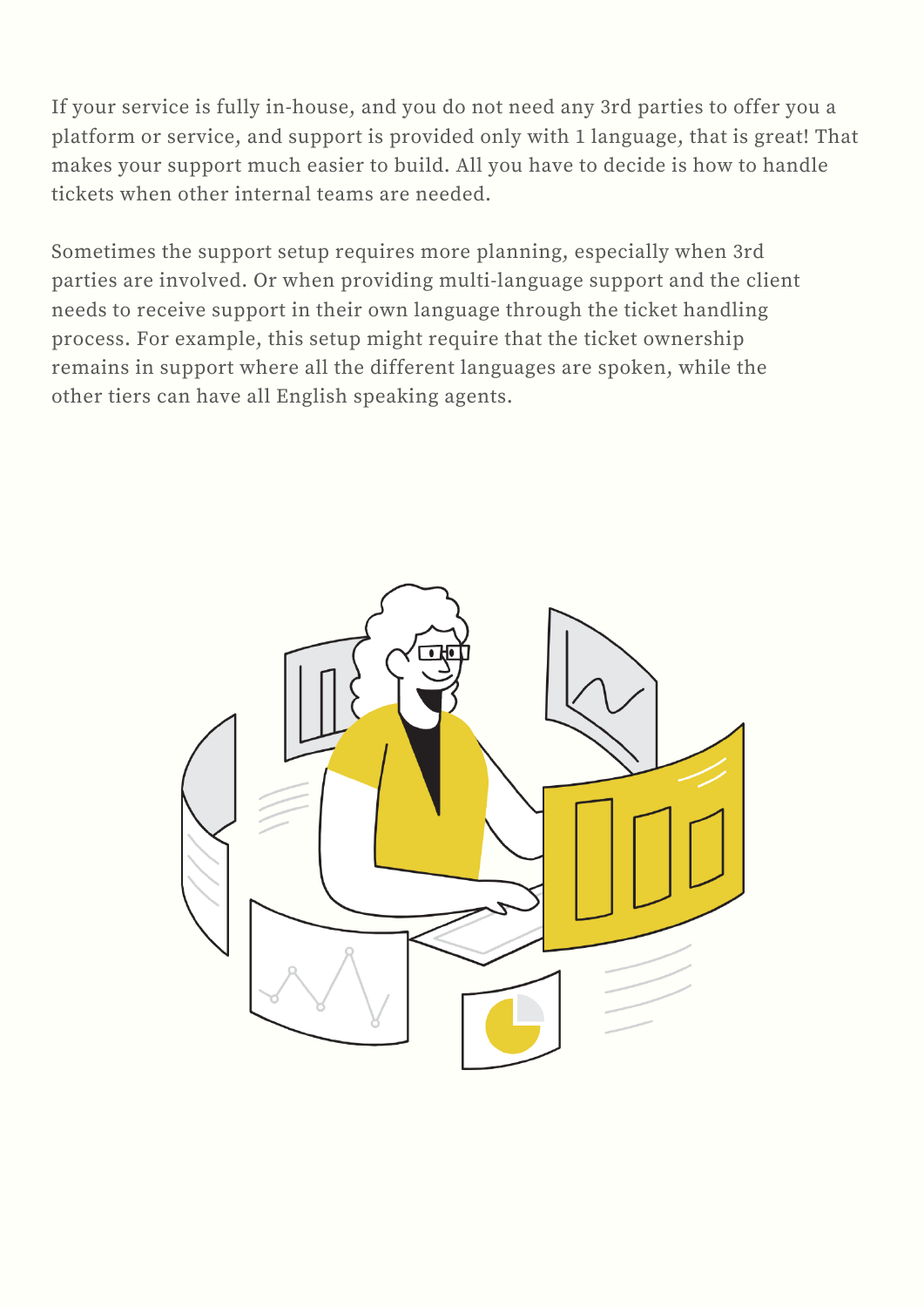**Personally I believe that** every client should have the opportunity to discuss with an experienced and knowledgeable support agent. The position where people just blindly collect information and follow pre-set processes can be replaced with a chat bot or other self-service options. Save your hardworking team's time by handling more complex tickets instead.

Also, particularly at the beginning, when the volume of incoming cases is low, you might want to start with an all-hands-in approach. This is a cost efficient solution, and makes everyone involved, while also feeling the "customer's pain" and appreciating the support department in a totally different way. However, this solution requires that everyone is motivated to do support, they know the product and processes inside out, they have the necessary soft skills to provide exceptional customer service and that information is well documented and communicated between all team members.

Whatever your situation and desired outcome is, it is important to start with some planning, to ensure you offer a great support experience with required internal processes in place. As you gain more experience with how the established support works and your business grows, existing setup should be evaluated and improved accordingly.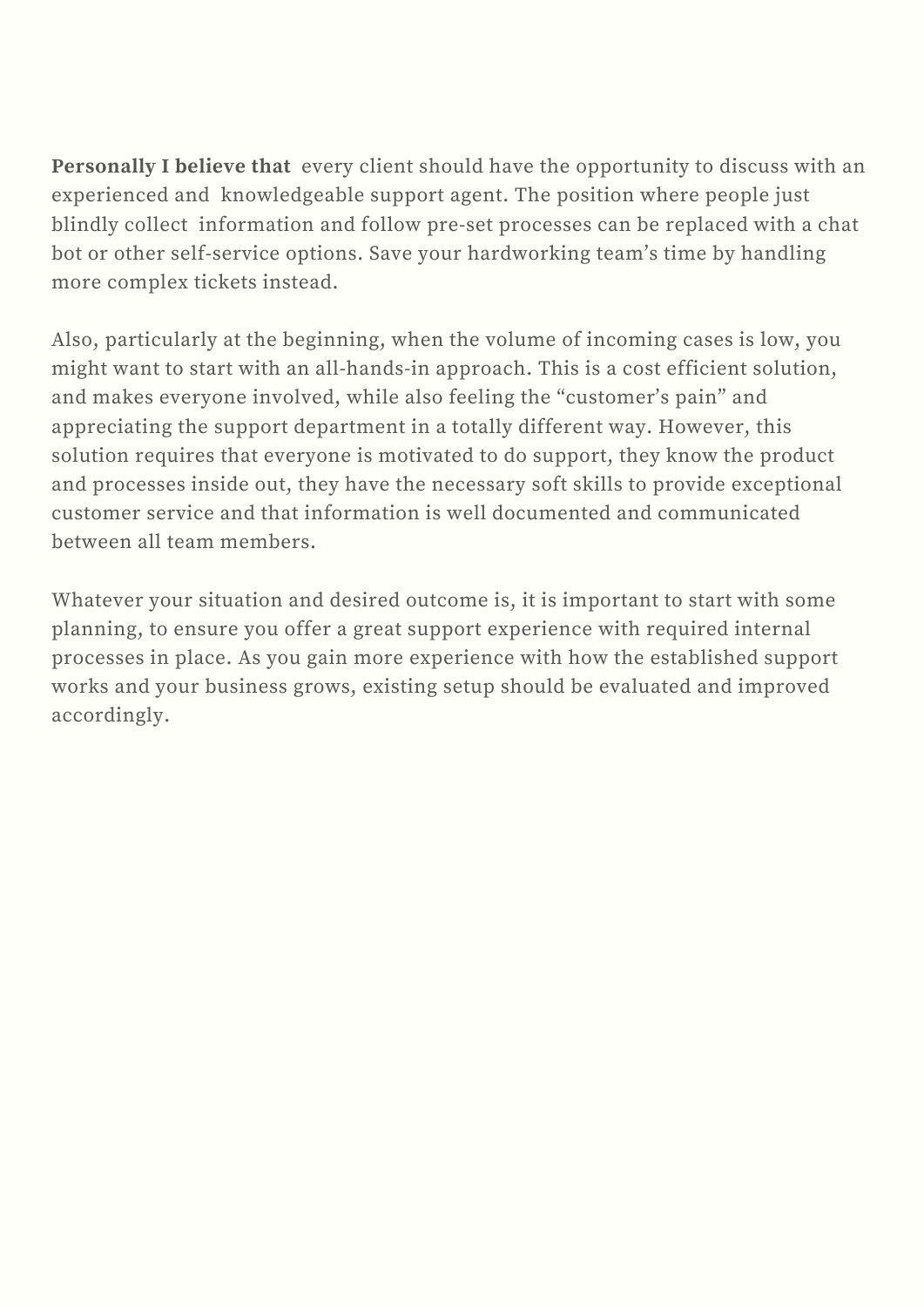## STEP 2- START DOCUMENTING

### **Keeping written documents of**

questions, answers, and information is key when it comes to running a support department successfully. No one wants to run their support without writing down answers, troubleshooting tips, workarounds, processes, and tasks undertaken and performed by support.

It's also unfair on your support staff to not do this. Without this information, they all have to learn these things separately and keep all of the important information in their memory. It's also unfair for customers, as without this basic knowledge made available to them they have to contact customer support for every little problem.

#### **Documenting**

When we say documenting, we don't mean on the Slack channel where people ask questions from company's Product department or colleagues. We also aren't referring to people mentally documenting things. After all, that is useless unless there is some way to get the information from one brain to another. The human brain isn't made for storing things a group needs access to. Better to allow your staff to have that space and put it to better use, such as thinking creatively and coming up with new solutions to problems. This is why you need to write everything down.

I recommend that you start documenting as soon as possible. Write down all the questions that your clients have during a pilot run/soft launch. Also try to come up with some questions of your own that a client might not have. There are some basic questions and documents that you should go through as well, including:

- How To—a basic user guide that guides users through the entire product/platform
- Basic questions on billing, accounts, passwords, etc.
- Any known limitations of the service or features
- $\bullet$  API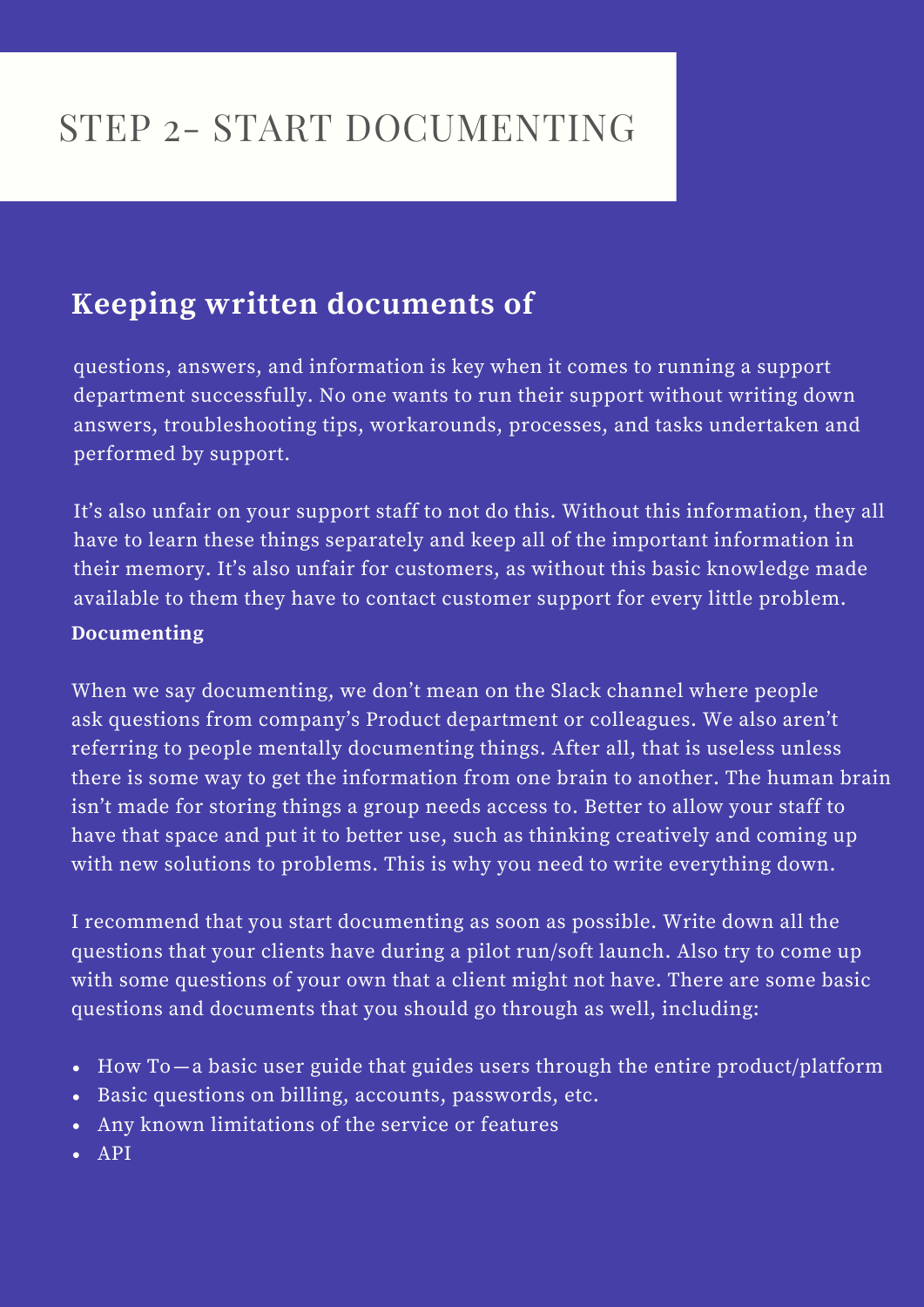The documents that you write will usually be put in front of two different audiences; the internal customer support team and the external customers. When you put together a knowledge base and begin documenting knowledge, it helps to train new employees and reduces how many support requests come in to the team as customers can learn from previous experience.



#### **Internal Documentation**

Having internal documents is as important as having external ones. What if your only support agent gets sick and you have to take over? How can you find answers to complex technical questions when the only one who has those answers is not at work? You can't keep customers waiting until the agent is feeling better and back at work.

If you pre-launch your product or do testing with real customers, then this gives you a great chance to understand the kind of questions a customer will have. You should find some way to collect and store these questions. Do you have them in emails? Great! It's time to look through them and collect questions, organizing them into different categories such as Product, Billing, API and User Accounts. Ideally, you should be documenting the questions and answers in real time as it's much easier to remember answers at the time—especially if the support agent had to perform internal actions to deal with the situation—and it helps agents get in the habit of documenting support requests.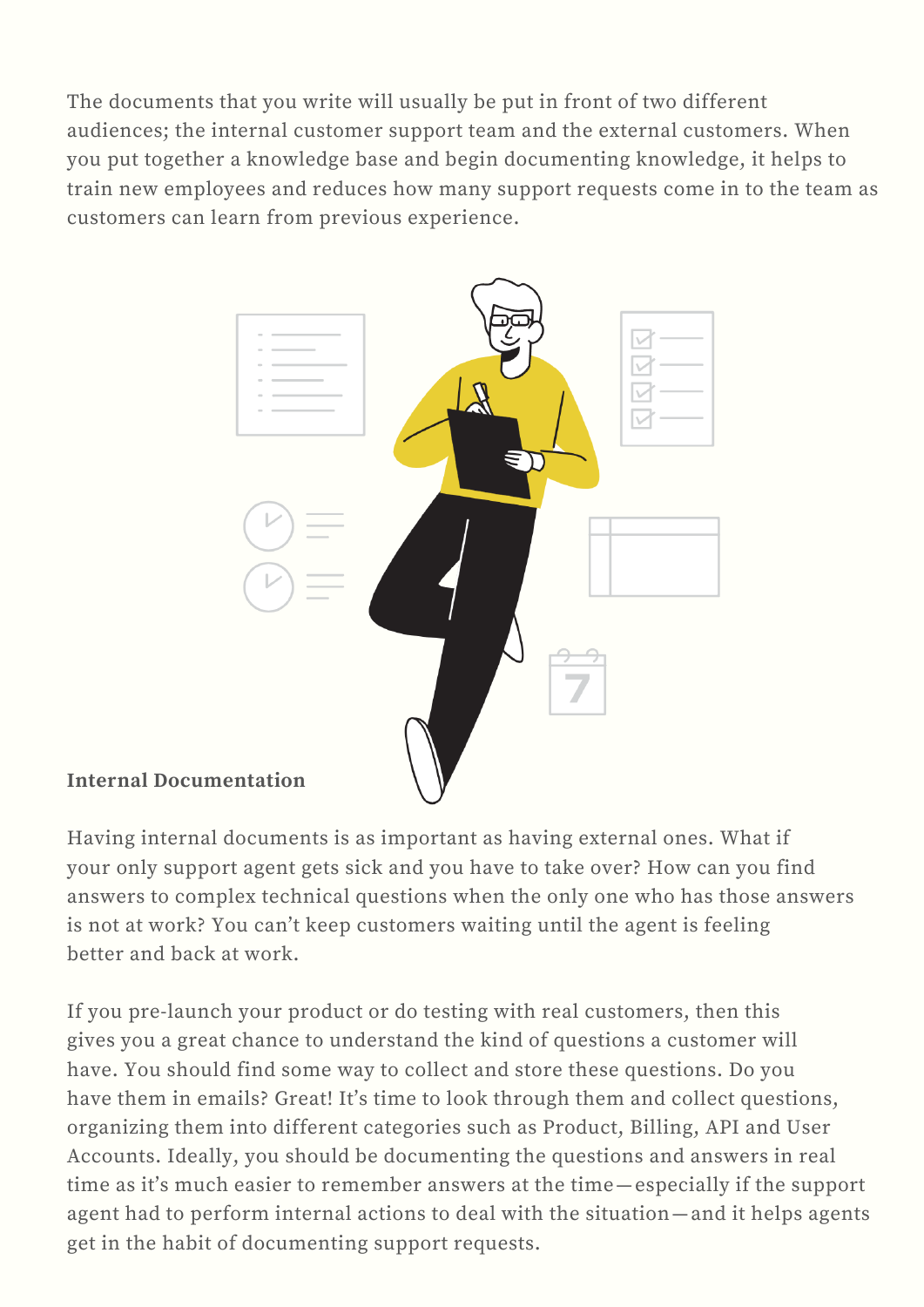You should get a ticketing system set up as soon as possible, as most ticketing systems come with Knowledge Base functionality. However, you don't need a tool from the very beginning to handle documentation, especially if you still aren't sure which ticketing system would be best for you. Shared documents—Word or Google Docs—is a good choice at the start. It allows you to collect information and store it in a central place. You can always transfer the information to a real Knowledge Base afterwards. Starting documentation is more important than knowing where you'll be storing everything.

#### **External Documentation**

Make sure instructions are written as clear as possible. There's nothing worse than having to try and understand long sentences and chapters. Keep the information easy to read using screenshots / pictures, GIFs, and videos.

External documentation should preferably be attached to the product User Interface, so that the information is easily accessible to customers when they need it.

It may seem like providing answers to customers is slow at first, as you have to investigate the topics and you must learn from their questions. Take it as a chance to document things immediately. For example, let's say a customer asks about the advantages of connecting to your platform through an API. Write out a document about the topic and use it to answer the client's queries. In time there will be less and less undocumented topics, questions, and situations, but you'll always need to write new documents. As the software continues to change and evolve, so too must the documentation.

Don't wait too long to publish external documentation either. Putting together an FAQ is a great starting point. This FAQ should be kept to a maximum of between 10 and 15 common questions. If you are using an online Knowledge Base then the information will live and evolve. As long as a customer has access to the online instructions—as opposed to documents shared via email—and follows them, they will always have all of the latest information to hand. You want the content to be read and used and you also want to collect any experience people have with it to ensure it still works and, if it doesn't, what needs to be changed.

Also take the time to create a clear onboarding program for customers based on their experiences with a soft launch/pilot scheme. This helps customers in the future to better self-service and reduces how many questions and queries your customer support agents get about basic functions of the software. The good news is that most ticketing systems have Knowledge Base functions built into them, which makes it easier than ever to adopt this vital feature.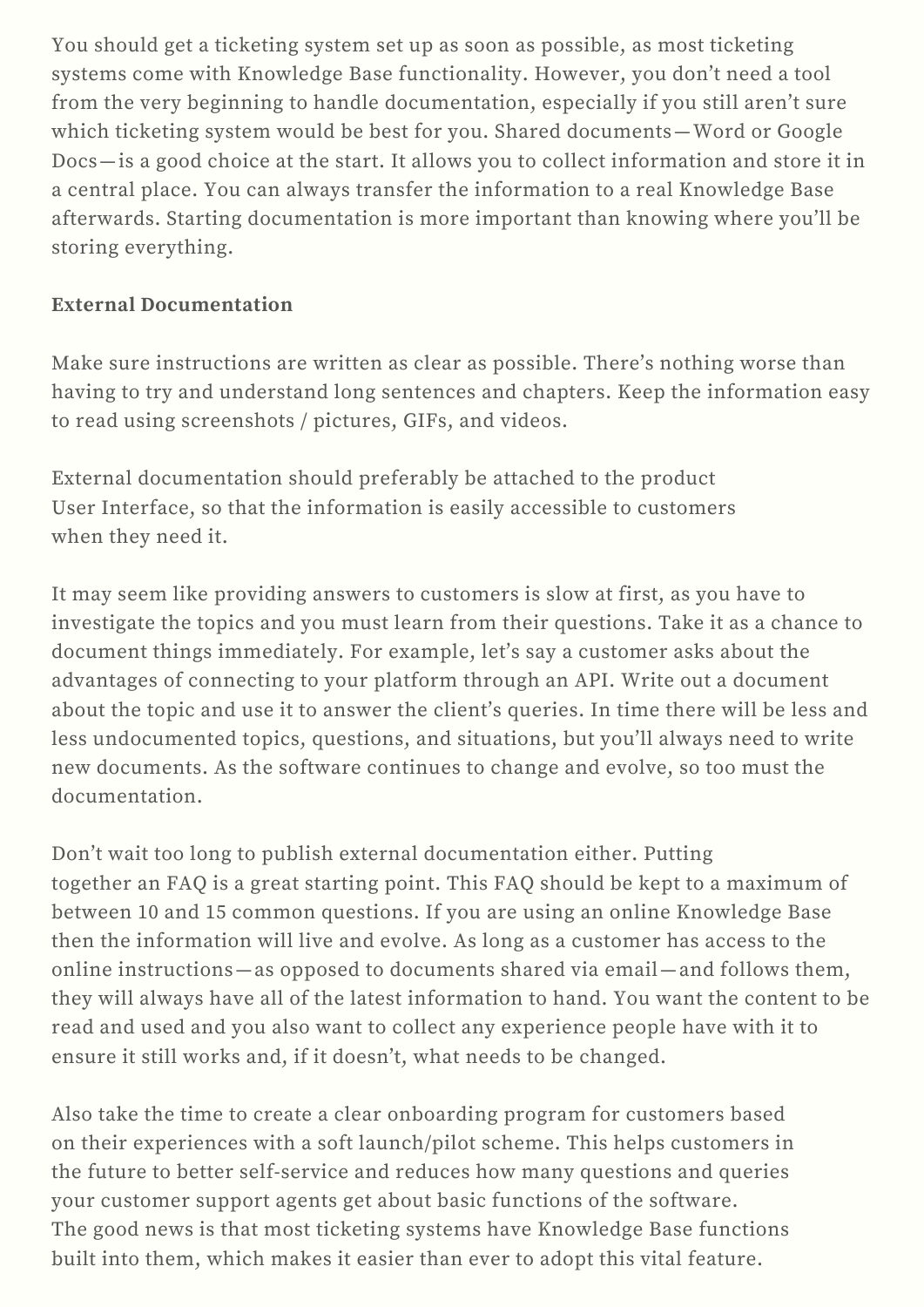## STEP 3- DEFINE YOUR AVAILABILITY

### **There is a saying**

"The best service is no service." When everything works smoothly in the background and customers have enough self-service opportunities, they do not feel the need to contact your support team. But when they do contact you, you need to make sure that your support shines and provides a pleasant and smooth experience for your customer. If your software is amazing, but your support lacks quality, you might lose your customers to the competitor with better customer support.

#### **Choosing channels**

Choosing a right channel could indeed turn out to be a make or break moment. Deciding which channel, or channels to start with depends on your capacity and the type of business you are in. As suggested in the previous step I assume you would have already gone through a set of questions to define your business and needs.

If your product is quite technical, and you are expecting to receive complex questions, chat might not be the best place to troubleshoot connection between two different applications, or to guide user with the errors they get when trying to use your software via API.

However, chat can be a fast and rewarding tool to solve simple issues regarding invoicing, payments or user accounts. But again, these issues might be so simple to solve, that either you might want to find a way to minimize the amount of such questions (via self-service) or by setting up a chat-bot.

Without a chat-bot, you need to make sure you always have the required number of resources available to cater to your customers' queries. If none of your agents are online, understandably, none of your customers will receive any customer support assistance. After-all, customers do expect to receive immediate response to their queries. In addition to that, to provide good support via chat, you need to have enough internal knowledge in place to provide proper answers to multiple impromptu questions.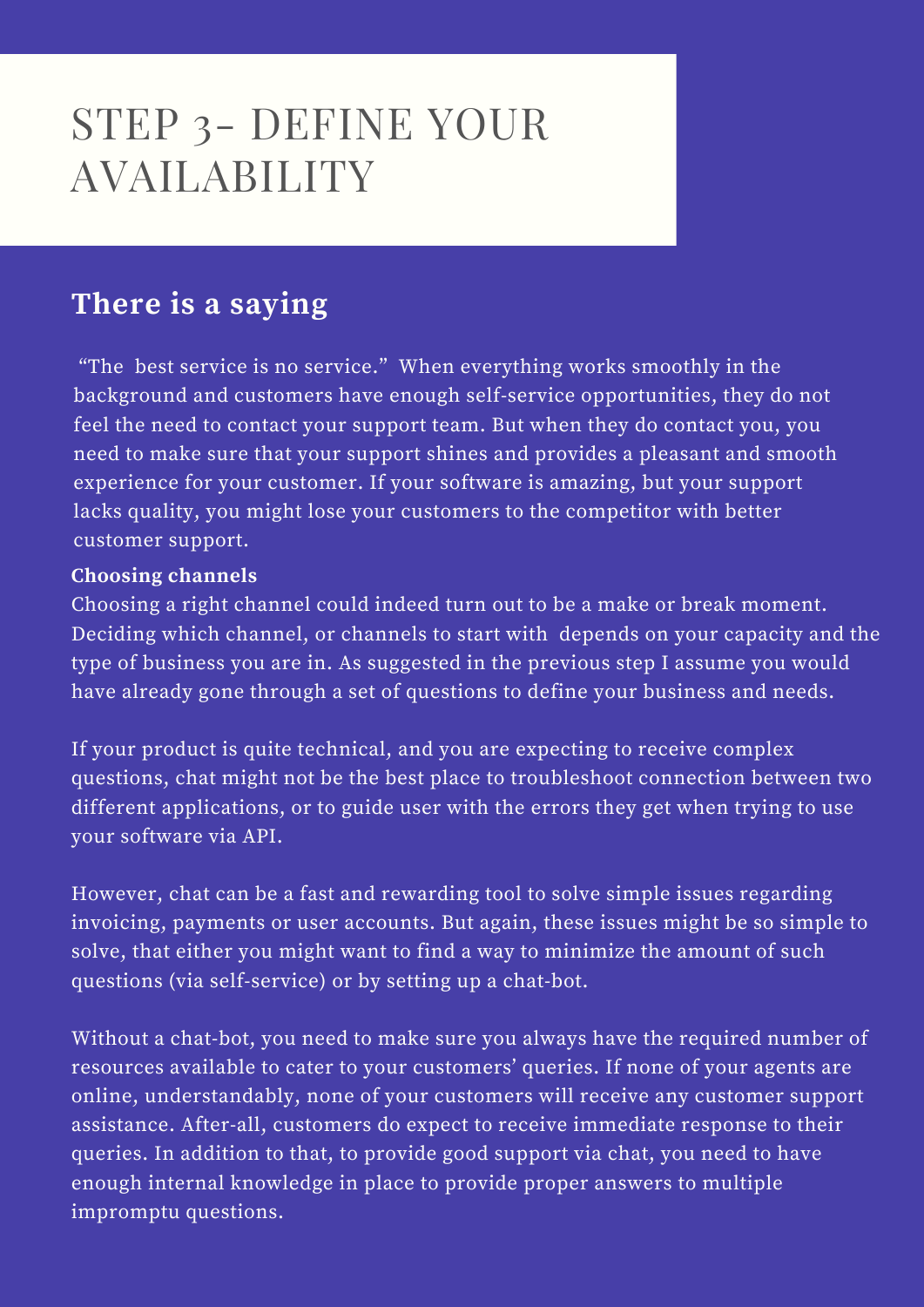Stepping up from chat, telephone is another time sensitive channel with regards to your customer support service. If there is nobody picking up the telephone or the agents are not well trained to talk to customers, this channel might just cause you more trouble and bad customer satisfaction ratings.

Talking to agents adds a personal touch and in B2B businesses, it helps in building good customer relationship. However, it might not be feasible to discuss extra technical issues over the phone, as some screenshots or configurations might be needed. Telephone is also not a very scalable solution. The more clients you have, the more support agents you need, so calls are not missed. Additionally, waiting in queue for longer periods of time could turn out to be really frustrating.

Support via social media channel is very sensitive. Every response will be out there, available for all your customers and non-customers to see and analyze. Your responses to customer complaints are seen and one small mistake could create havoc on social media. (This could also happen when using other channels). Email is the most flexible channel what it comes to response times. This allows your team to investigate the issue, contact other departments, and try to reproduce the issue themselves etc. The customer is not there expecting an instant answer.

However, with email you can't keep the customer waiting forever; your answer must be sent out in a timely manner. With email, the issue is that the customer does not know what is happening; whether someone is working on their support request or not? Therefore, providing clear expectations to the clients is important: when they can expect to hear from you?

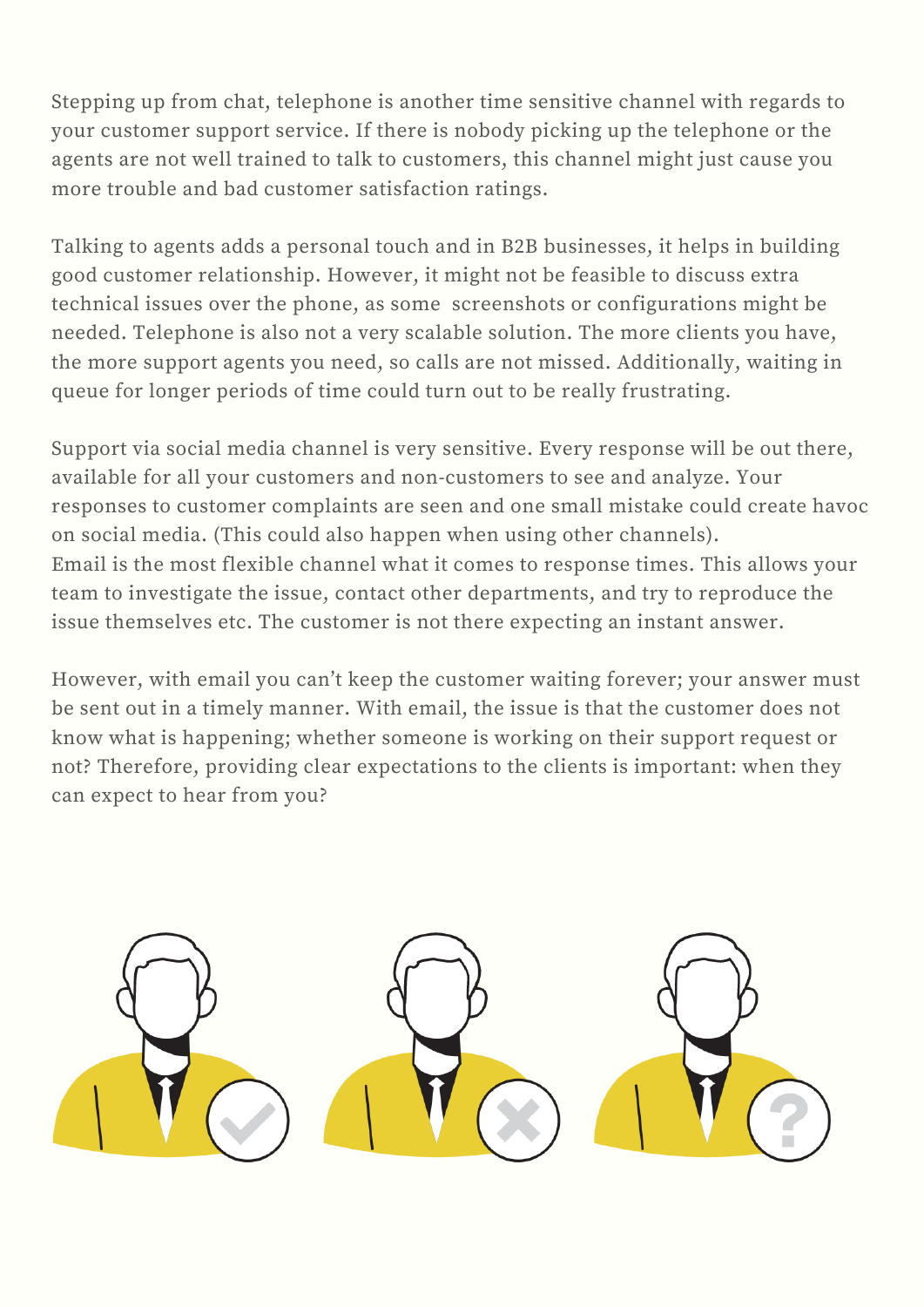#### **Getting started**

My personal suggestion is to start by using email as a contact method. If you are operating in a B2B sector, you could be expecting the same people contacting you on a regular basis. I would suggest using your ticketing system's self-service tool, which allows your clients to see their support requests and status of those requests.

Especially in B2B, setting expectations is very important. By providing a simple, easy to read, support service description with expected response SLA might do it. When meeting the SLA and providing quick responses, such an over delivering impresses your customer.

When choosing a channel, think about the following questions:

- Am I working in B2B or B2C?
- Am I expecting to receive simple questions or technical questions?
- Do complex questions require involvement of other departments?
- How many dedicated support agents I can have?  $\bullet$
- What kind of a support we want to provide / what is our goal (personal touch, scalable solution, self-service as much as possible, use support to boost the sales)
- What kind of SLAs I am aiming to; first response time, resolution time?

Do not be afraid of trying out different approaches. You might be able to launch a trial for chat channel, or just for selected customers. After launching your support, you need to follow proactively if the selected channels were correct and whether your assumptions about the type and volume of support request were right. And remember: one solution does not fit to all!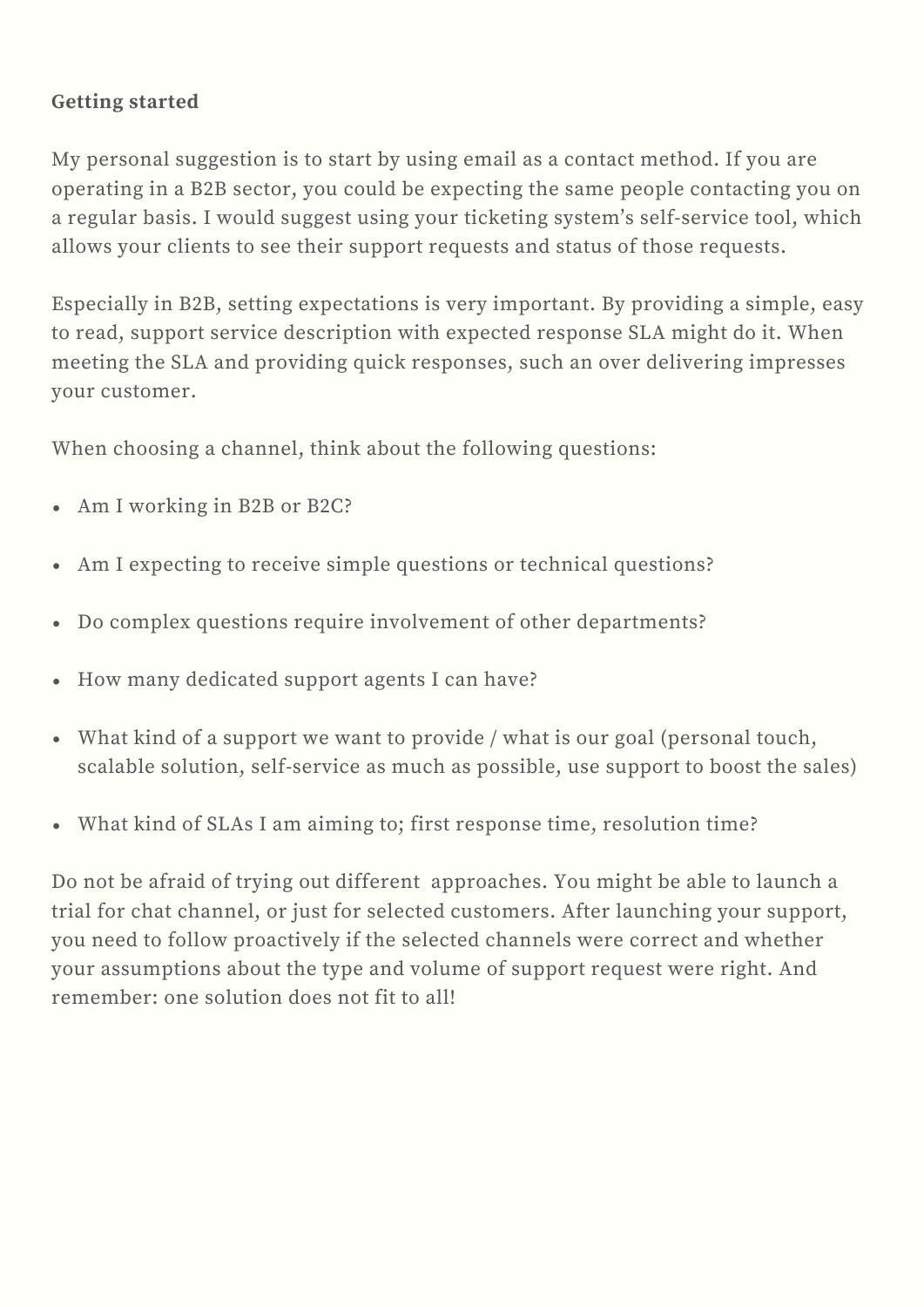## STEP 4- YOUR WHY

### **So, your business is running**

and your customer support team is handling incoming inquiries. Suddenly, the amount of customer inquiries increases. How do you find out what caused this? Do you feel that most of the questions are relating to a particular topic? Even if this is the case, to efficiently run support you need facts to drive future directions. In order to know why your customers are reaching your support, this must be tracked somehow. Tagging, labeling or categorizing tickets is not simply an additional field for your support team to fill in. They're a key mechanism to help you get a better grasp on what is happening in your support.

#### **Why are customers contacting** you?

By creating knowledge base articles for customers about the most common and recurring questions, this can reduce the amount of incoming inquiries. You might also be able to identify UX issues in your product. Fixing those can also reduce the amount of incoming contacts.

Additionally, you can share the statistics with the development/engineering team to showcase how many issues a certain bug or a lack of feature causes, to help with prioritization of work. By showing them how often your support team needs to perform a specific manual task, it might be valuable to find a way to automate that task.

Be curious! You want to know why your customers are contacting you and you should not trust feeling-based estimations, but raw facts and numbers. Remember, you want to eliminate incoming simple requests and save your support team's time for complex inquiries.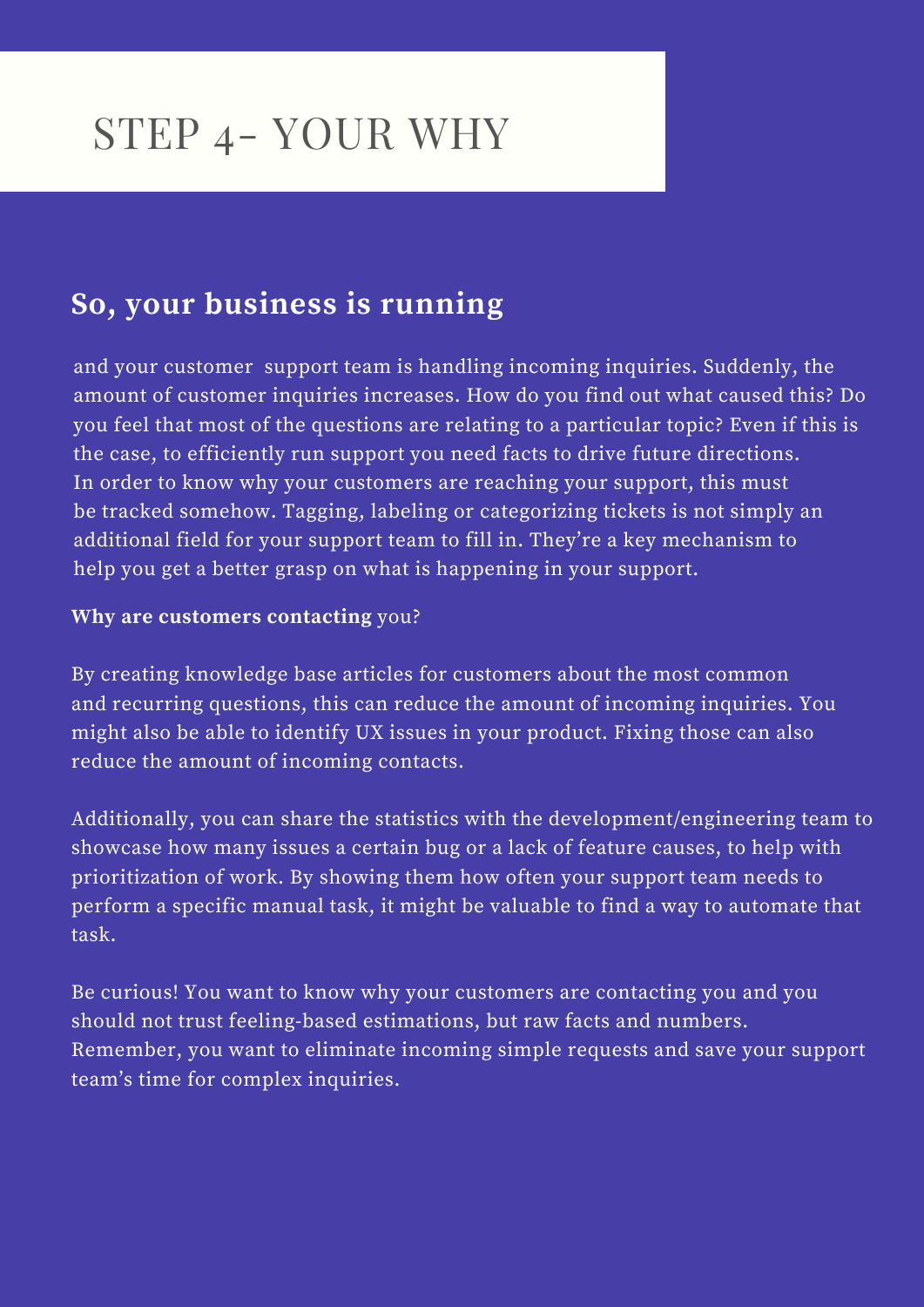#### **How to categorize inquiries?**

Some ticketing systems provide ticket type categorization out-of-the-box. They do offer a possibility to choose: service request, bug or incident. These categories are generally good.

Depending on your product or service, you might want to add a "how to" option. This way, you can easily filter out tickets where a client did not know how to do something. These tickets are low hanging fruits to either establish or extend your external facing knowledge base OR improve your software's UI.

- Service request do something that the customer can't do themselves
- Bug a feature does not work as expected. Usually happens after a release.
- Incident a feature is broken / platform is down
- How to a customer is asking for advice about how to do something
- Feature request a customer is suggesting an improvement to your product

These main categories or ticket types do not yet tell much. You want to know more! The next step is to support categorization based on themes - the topics which incoming queries are about.

The easiest way to get started is to create list of your product's features. If your tools support cascading lists, a list can be divided to smaller lists to help the support team to the most specific, relevant option.

For example, let's say that your product has the following features: Invoicing module, Sales Module, Contract module. Your system is also connected to some third party providers via an API, e.g. to Facebook.

You want to create a main lists for these and then add additional details under each to drill down to the specific topics for the queries. E.g.

- Invoicing module
	- Change billing address
	- Extend due date
	- Cancel subscription
	- Other
- Sales module ·
	- o Offer creation
	- Lead generation
	- Landing pages
	- o Other
- Contract module
	- Templates
	- eSignature
- o Other
- Facebook ·
- **c** Connection
	- Authentication
	- Posting
	- Pages

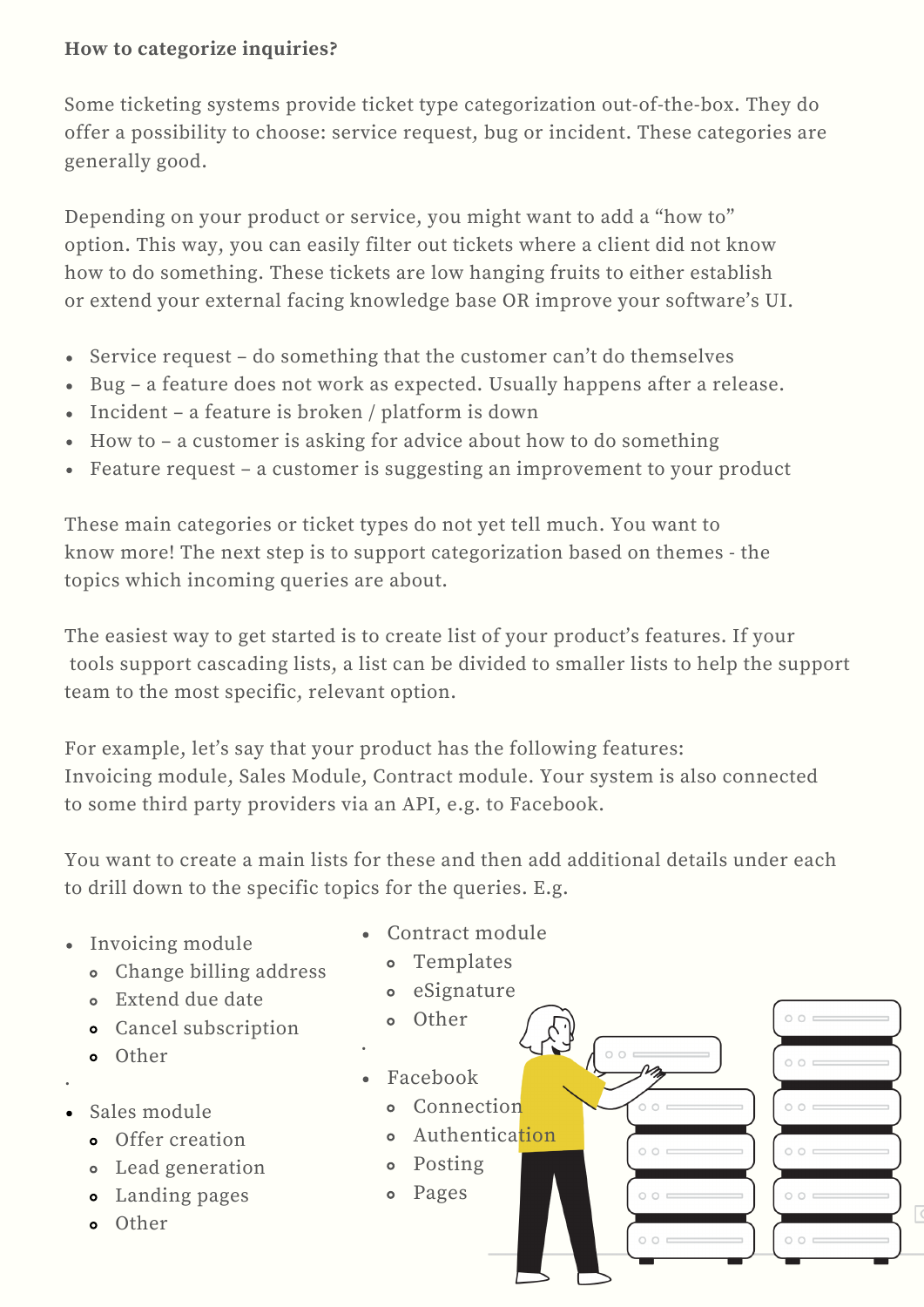By using this method, you can collect considerably more information about what is really happening in your support.

#### **Example 1**

A ticket is categorized as a **Bug - Contract module - Templates**. If you see a lot of requests coming in relating to this, it is time to have a serious talk with Product / Developers about the matter. Or, if there is a known bug in this template functionality, categorization helps you to see how many customers are really affected and suffering because of this bug.

#### **Example 2**

A ticket is categorized as **Service request (or How-to) - Invoicing - Change invoice address -**

If you receive a lot of inquiries about this, it can mean that:

- users are not finding a way to do this on their own (either there's an issue in the client facing knowledge base or in the UI)
- it is not possible for customers to do that themselves
- if there's an increasing amount of requests for such a simple task, you could talk with the Product in order to add the functionality to the UI.

Another option, depending on your ticketing system, is to opt for automatic categorization based on the keywords in the incoming query. The field should be mandatory to fill in and tickets categorized as "other" should be analyzed within your weekly reporting to see if there is a reason to create more sub-categories or even new categories.

Also, make sure that the field (tag, label) is available to use in reporting. Ensure that it is not possible for your team to create their own labels and tags on a totally adhoc basis; otherwise reporting will become difficult as the same topic might have several different tags or labels.

Starting to categorize tickets from the start is much easier than adding them later. It is also a beneficial practice that will give you valuable insights into your support and your customers' needs.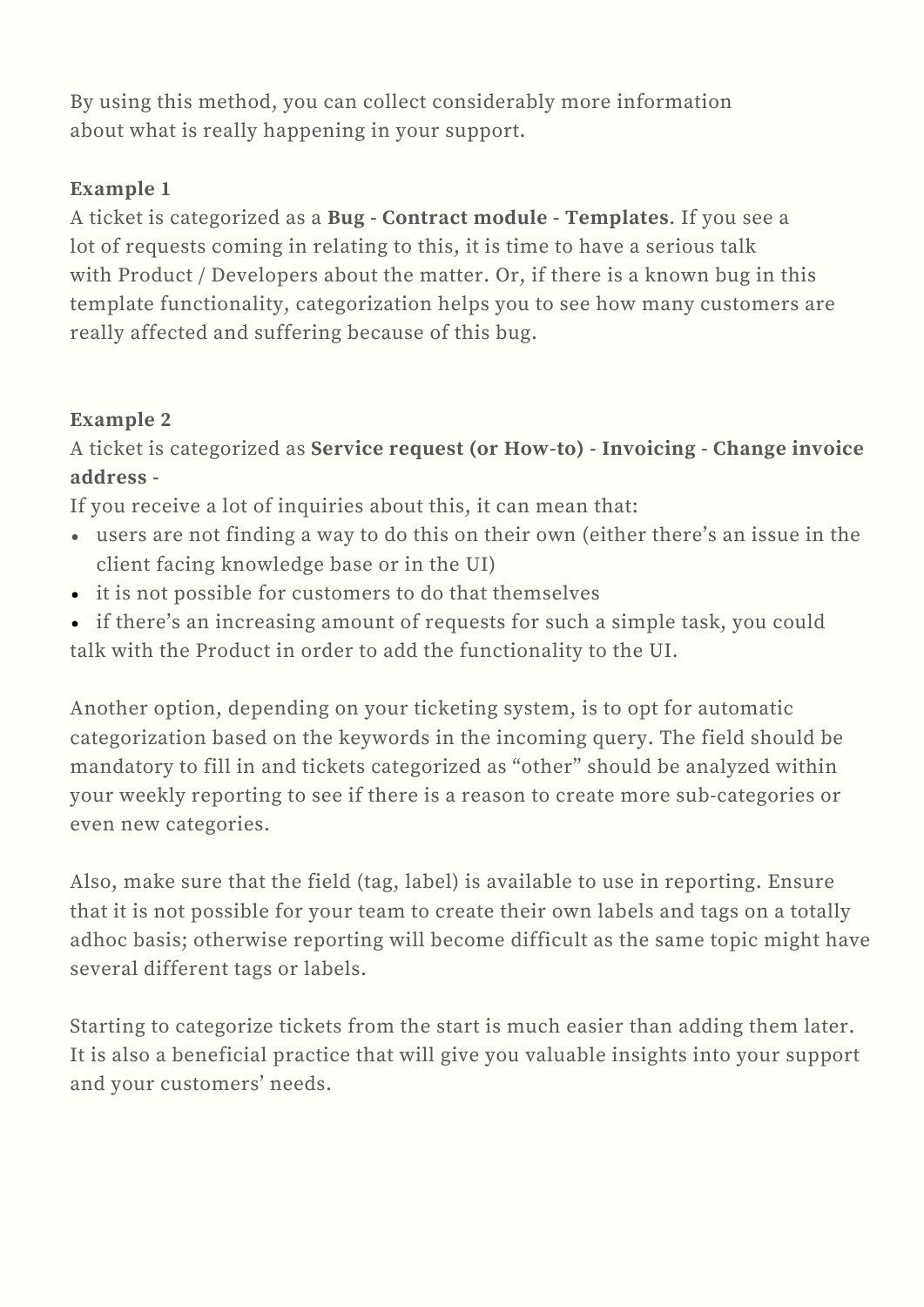## STEP 5- IDENTITY

### **In general,**

values support the vision of a company while also reflecting the company culture. Values help drive the company's decision-making process and influence the company's branding.

#### **Values in customer support**

If you set up values for your customer support, it has the same purpose and effect. The identity of your customer support is similar to your company's brand. How do you want your customers to experience and describe the support they receive? Your identity is a compass, which you use to check if your support operation is performing as planned.

Deliberately setting your support team's values can go a long way towards building a workplace mindset that brings everyone together with a shared purpose. It is important that the whole team is working in similar ways and towards the same goals. For example, a simple goal to start with is to have an agreement of how fast first responses should be provided. Shared goals can help maintain a consistent support experience, no matter who in your company answers a customer's inquiry.

> "When your values are clear, your decisions are easy "

*- Roy E. Disney*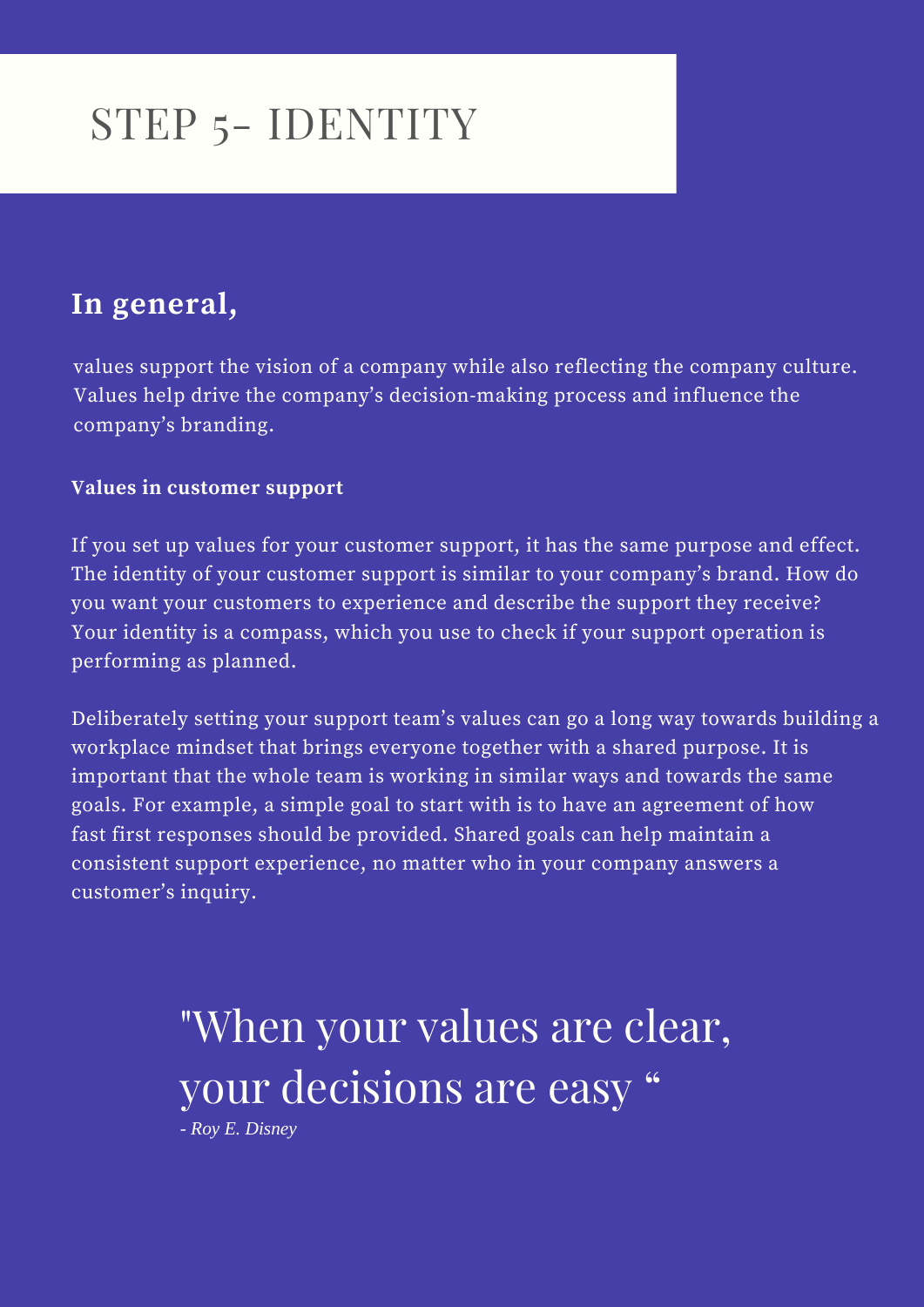Defining values for your support can also benefit your decision-making. For example, if you encounter a rude customer, checking your internal values might help you react to the situation in the way that reflects your support identity. Or if a customer asks for something that requires a lot of manual work from you, what do your values say about running extra miles?

These definitions or values can be an effective base for internal quality checks. When performing these checks, every email conversation, chat or phone call can be mirrored against these agreed values to define if the established identity was aligned to or not. Monitoring quality internally is important as your customers do not know what kind of support you want to provide for them. So just following your Customer Satisfaction ratings (CSAT) is not enough, as your customers can only rate the support they experienced.

You can start the process of building your identity by setting expectations for your clients. This is done with the help of service description.

#### **Support service description**

One simple and easy way to share your identity with your customers is to write a service description for your support.

By providing concise documentation either as a part of your contract (one or two paragraphs) or as a separate document, you help your customers understand what they can expect from you. For example, how they can reach you, when, how fast they can expect to receive a reply, etc. Needless to say, exceeding these expectations is allowed!

To quickly get started in creating your support service description, feel free to use the [template](https://www.fluentinsupport.com/description-template) [\(click!\)](https://www.fluentinsupport.com/description-template) I have made.

#### **Define your values**

When defining your values, get into the details, be concrete and specific! If you say that you run extra miles for your clients, what does that mean in practice? Does it mean that you reply to their requests in the middle of the night, despite your support officially being open only during office hours? Or does it mean that you turn every single stone to find a solution or at least a [workaround](http://openroadalliance.org/wp-content/uploads/2016/12/Open-Road-Customer-Service-Credo_2016.pdf) for your customer's problem?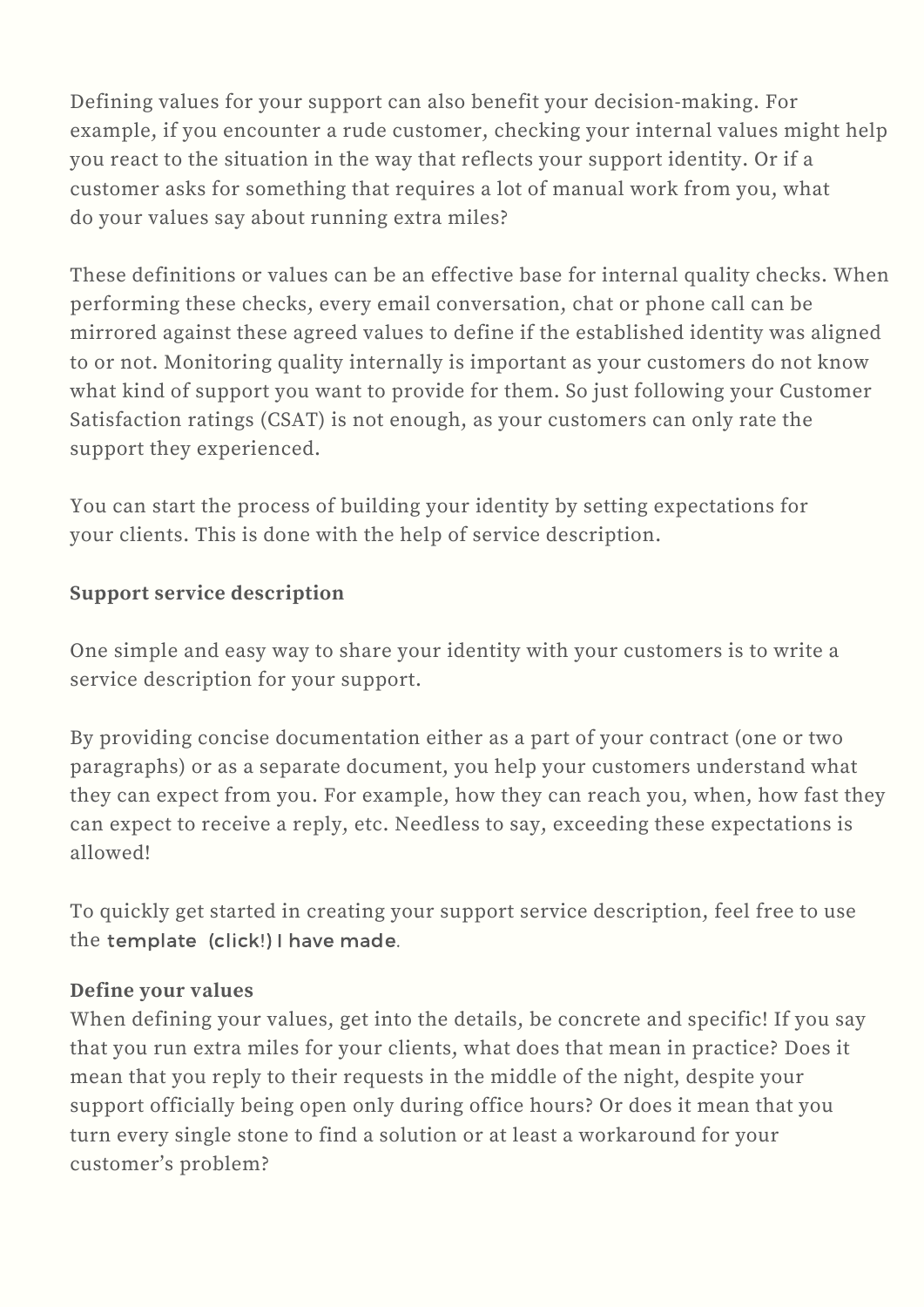What does it mean by you providing friendly support? How do you demonstrate friendliness?

Everyone has a different understanding of these, therefore very concrete and specific examples will help everyone to understand how these values are demonstrated in their daily work habits and behaviors.

#### **How to get started with defining your support identity?**

One way is to think about this is how do you see and experience perfect support? If you have had great customer support experiences yourself, try to narrow down what were the components that made that experience memorable and great. Or if you had a bad experience, think about that and take the opposite of that experience as a part of your identity. Think about your business and your customers - what do they expect and what would they appreciate? Is it the speed of responses? A relaxed communication style? Extra tips and tricks? Is it the caring attitude, where you follow up that provided answers were helpful?

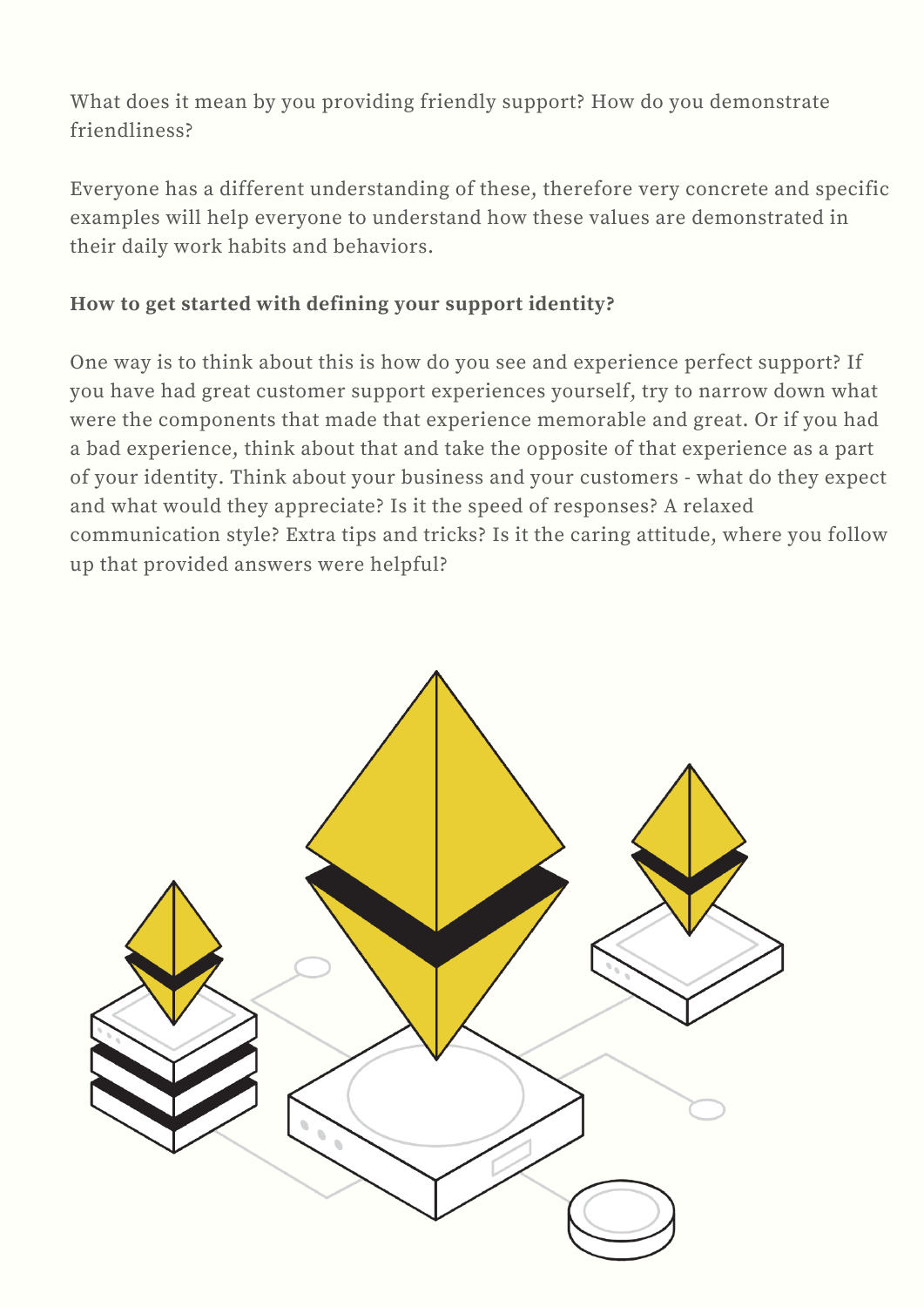Keep in mind that customer support teams can only offer service as good as the rest of the company will allow. So it's a good idea to connect your customer service values to the [company-wide](http://openroadalliance.org/wp-content/uploads/2016/12/Open-Road-Customer-Service-Credo_2016.pdf) values, as this can help reinforce consistency on the company level.

To get more inspiration for building your support team's identity, you can also check out your competitors and make yourself stand out by offering more or better support than them. If there are two equally good products, but one is packed with better support, it'll likely attract more customers.

You can also make your internal values public, and be very transparent about what kind of customer support you are aiming to provide. Building hype around the excellent support you provide from the beginning of the journey of a new business can help to build reassurance and trust, as your customers know they will be assisted along the way.

Here are a few examples of companies who made their identities public (click links to get inspiration) :

- [Verizon](https://www.verizon.com/about/sites/default/files/Verizon-Credo.pdf)
- Ritz [Carlton](http://openroadalliance.org/wp-content/uploads/2016/12/Open-Road-Customer-Service-Credo_2016.pdf)
- Open Road [Alliance](https://www.ritzcarlton.com/en/about/gold-standards)

Overall, use your support identity to your advantage, in order to boost trust and attract potential customers, while also [reinforcing](http://openroadalliance.org/wp-content/uploads/2016/12/Open-Road-Customer-Service-Credo_2016.pdf) your company's overall brand identity.